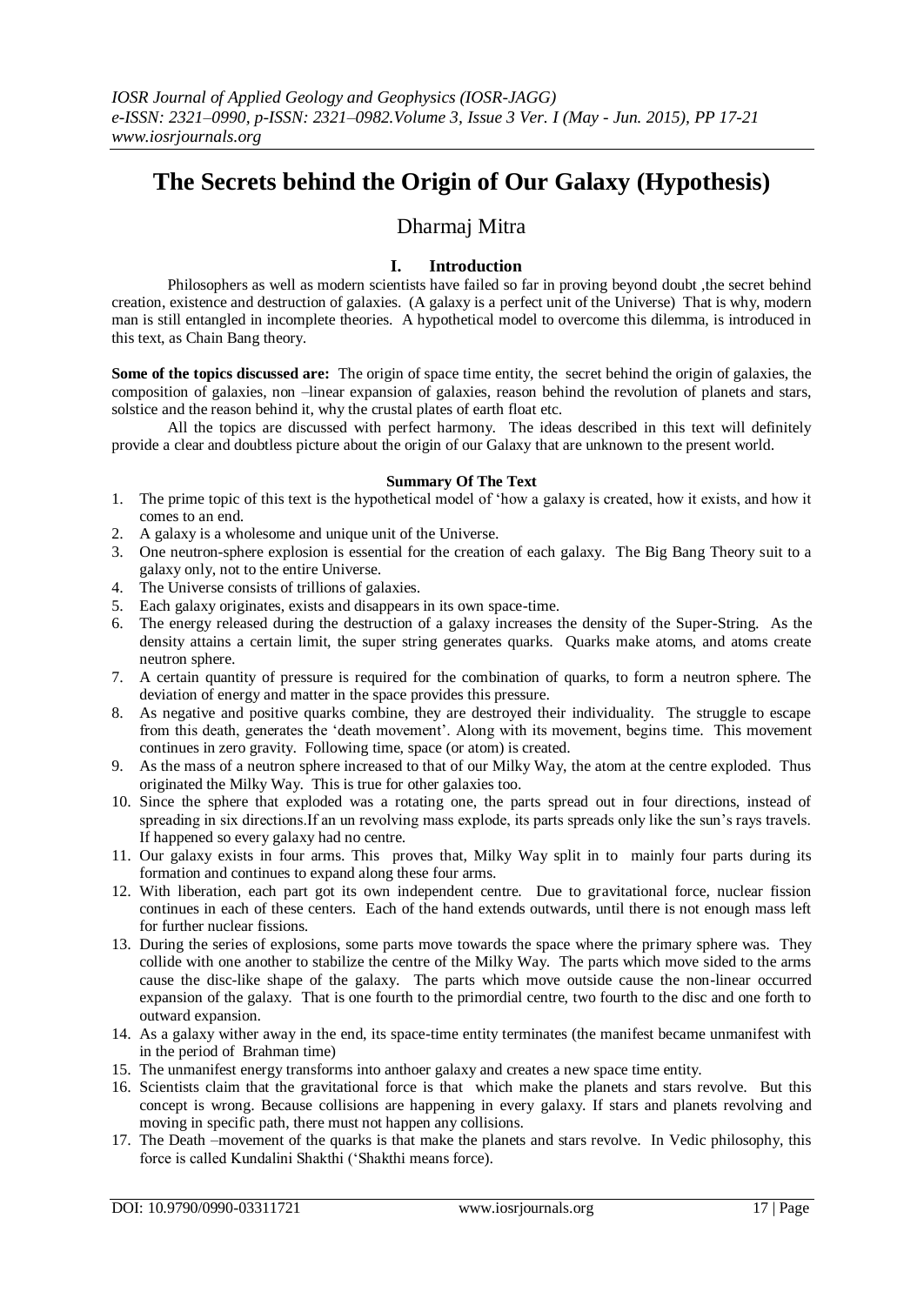18. Anything that comes under the influence of gravitational force collapse. The high speed of planets, stars and satellites helps them to escape from the influence of gravitational attraction. The speed is provided by the death-movement.

## **Diagramatic Represtation Of Chain Bang – Theory**

Both the ancient Indian philosophy and the modern science have the same opinion that the invisible nature is the reason behind visible nature. Their opinions differ only in the structure and distribution of visible nature. A figure is shown below in which the structure and distribution of invisibility and visibility are shown, without considering the differences in philosophy and science. In the figure, line AX represents the invisibility and line XB represents the visibility, in their completeness. From this figure, we can gain knowledge of the stand-points of science and philosophy. The harmony and disharmony between them also can be analyzed. The completeness of energy is there, both in the invisibility and visibility. So, any energy level can be included here.

As we are aware now, visible nature is a product of invisible nature. According to science, the basic matter is 'super-string'. They from 'quarks'. There are 2 kinds of quarks. 'UP Quarks' with positive charge and 'Down Quarks' with negative charge. If two up Quarks combine with a Down Quark, a positively charged quark forms. When 2 Down Quarks combine with one UP Quark, a negatively charged quark is formed. When such a positive quark combines with a negative quark, visible matter is produced.



These quarks combine together in various fashions, causing diversity in matter, thus formed. The quarks known as 'Charmed', 'strange', 'Bottom' and 'Top' give intensity to this diversity. This is how nature gains its unnaturalism. Fusina of China called such positive energy as Yang and negative energy as Yin. He introduced these energies as a pair of dragons, contained within a circle. If one dragon loses energy, the other one provides it the adequate share of energy.

This is the foremost model of matter or atom.



**The First Model of Matter** As the positive and negative quarks combine together, matter is produced. That is, the quarks disappear and a third entity appears, the matter. Combination of positive and negative quarks means, their death. The struggle before this death causes motion. Motion creates time. Since this struggle is the first phenomenon in the universe, we can assume that 'time' is also the first phenomenon in the universe.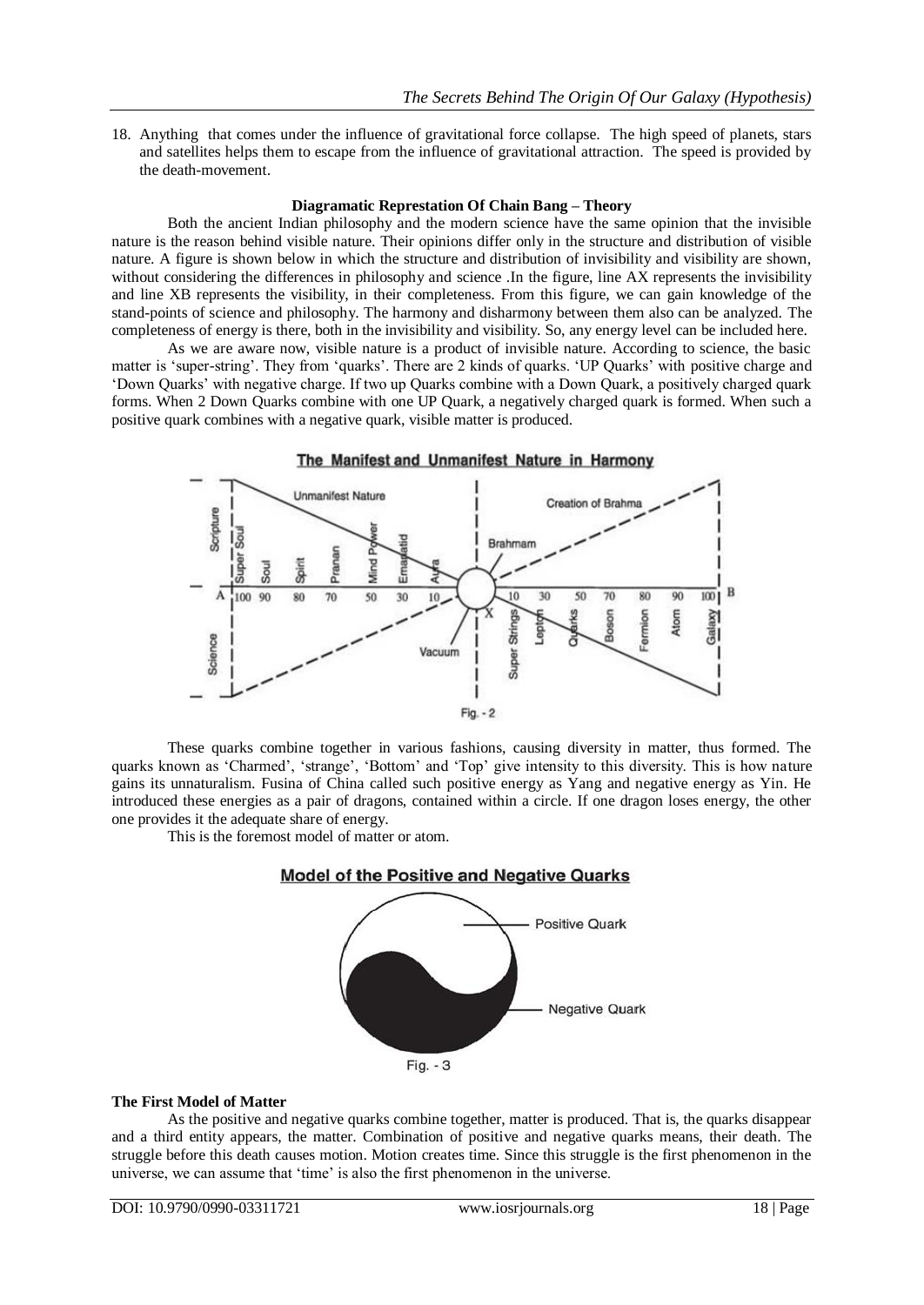# The beginning of Space and Time



Along with the death of quarks, 'space' is formed. As positive – negative quarks combine together to become one, they lose their differences, and a sphere with uniformity of space is evolved. This process is given in the figure shown below. The peculiarity of this space is that, it continues its Death Movement. Since the rotation of our Milky Way galaxy is towards the left, we can assume that the Death Movement is towards left.

By 'Vikaram' and pressure, quarks combine together and become a part of 'Neutron sphere' [The Supreme Soul] or The Primary Mass [or the space - Time] and expands to equal to the energy of our galaxy, at such a stage of the Brahmam or Mass, it explodes.

The Primary Mass had split to four parts, prior to its explosion. The mass that was split thus, is shown in the next figure.

#### **Neutron Sphere Splits into Four Parts by the Primary Explosion**



Figure No.6 shows the four parts of mass that cause the four 'Hasthams' [hands], which move away from one another in four directions.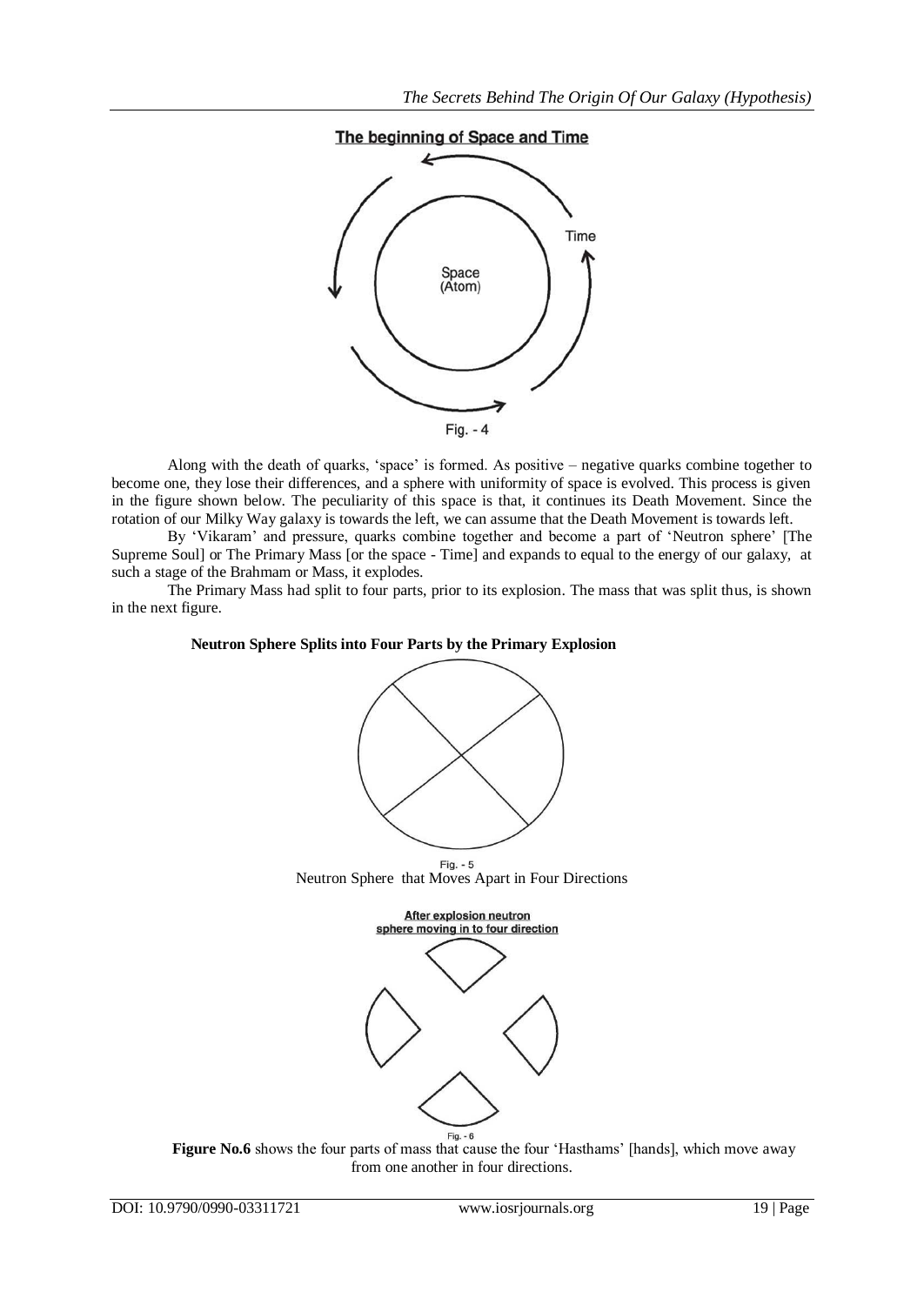Each of these four parts, again splits into four parts in the second stage of explosion. Model of the second explosion



During this second stage, the Primary Mass Centre is created again. Along with that, the part of the mass in the maternal side moves towards the matenal spherical part, and the parts at the sides change into two arms and the part at the opposite side becomes the long exterior arm. Chain of explosions happen after this 2nd stage of explosion.

In fig.7, the parts that are marked as 1, move towards the maternal mass region. The parts marked as 2, move to the sides. Parts that are marked as 3, move outwards.

Since masses rotate according to the Death Movement, each mass not only rotates in its own zodiac, but revolve around its own maternal mass. The superior Mother Masses are revolved around, by their own offsprings.



#### **The model of the plausible tertiary explosion**

#### **Now Our Galaxy existing, moving and rotating like this plan view**

It is shown in fig 7A that, the 1st parts veerate Brahmam [The Centre of the galaxy]. The second parts provide the disc-like shape to the galaxies. Third parts provide the curved expansion to the galaxies.

Serial explosions take place till each part attains a certain mass. During each explosion, one part moves towards the maternal mass side, two parts to the sides and one part to the exterior. During such motions, parts may collide with one another. Some get destroyed, and some combine together to form new masses.